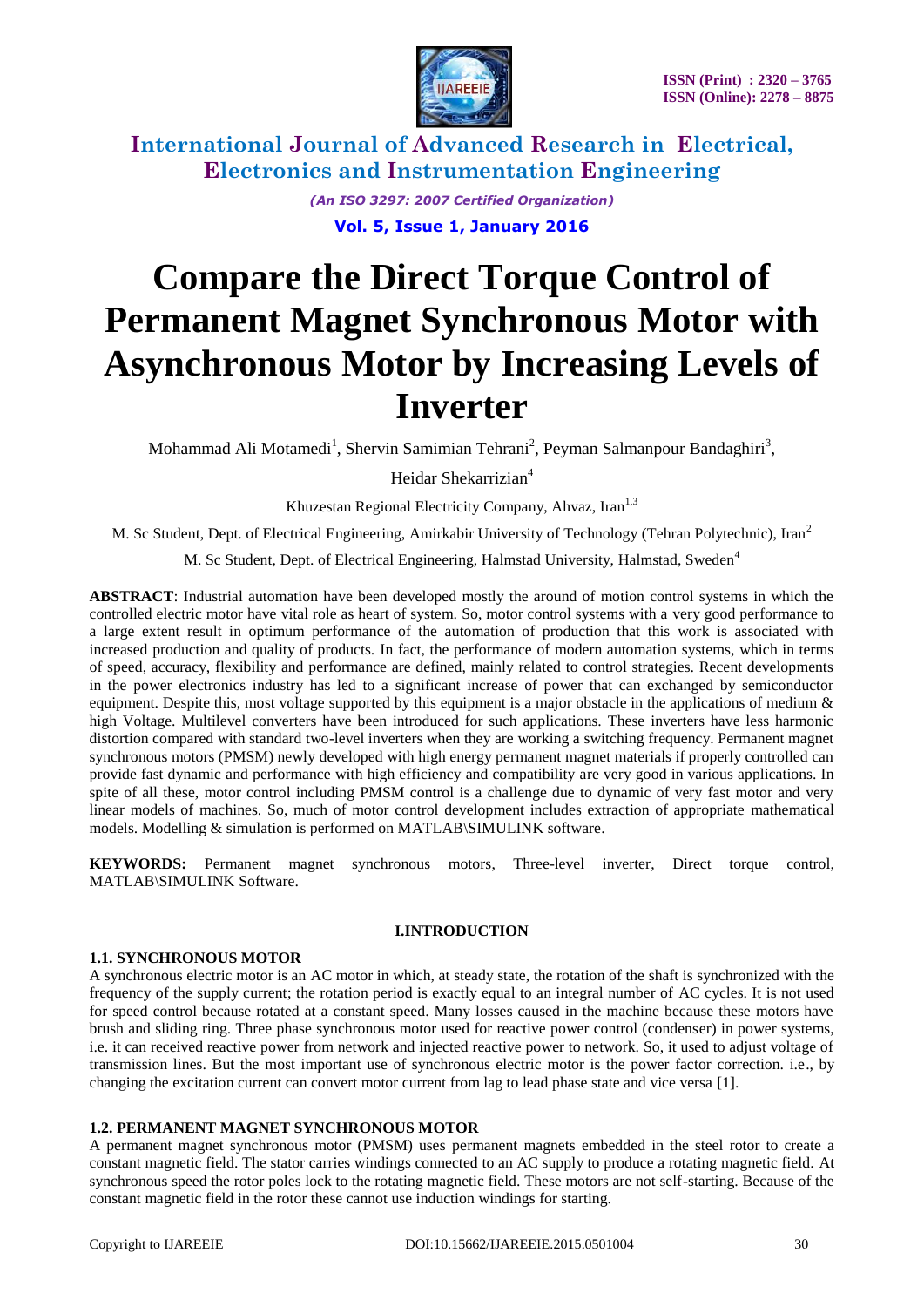

*(An ISO 3297: 2007 Certified Organization)*

### **Vol. 5, Issue 1, January 2016**

PMSM used more in case that requires rapid torque response and performance quality. PMSM is very similar to synchronous motor with winding rotor except that motor does not have the coil dampers and excitation instead of a field coil is provided by a permanent magnet [2].

Remove the field coil, DC source and sliding rings reduce losses and complexity of the motor. For the same frame size, permanent magnet motors have more torque failure. Mathematically proven to increase the electromagnetic torque in a permanent magnet motor is proportional to the increase in scattering angle between the stator and rotor fluxes. So, fast response torque can be achieved by adjusting as soon as possible the velocity of circulation of the stator flux distribution. This is possible by direct torque control (DTC) technique. DTC is used more in industry and PMSM with three-phase two-level voltage source inverter with hysteresis controller because it has some advantages. Such as: simplicity, low dependence on motor parameters and good response of dynamic torque. This type of system drive called classic direct torque control of permanent magnet synchronous motor [2].

### **1.3. PERMANENT MAGNETS MATERIALS**

A permanent magnet synchronous motor (PMSM) is a motor that uses permanent magnets to produce the air gap magnetic field rather than using electromagnets. These motors have significant advantages, attracting the interest of researchers and industry for use in many applications.

The properties of the permanent magnet material will affect directly the performance of the motor and proper knowledge is required for the selection of the materials and for understanding PM motors.

The earliest manufactured magnet materials were hardened steel. Magnets made from steel were easily magnetized. However, they could hold very low energy and it was easy to demagnetize. In recent years other magnet materials such as Aluminum Nickel and Cobalt alloys (ALNICO), Strontium Ferrite or Barium Ferrite (Ferrite), Samarium Cobalt (First generation rare earth magnet) (SmCo) and Neodymium Iron-Boron (Second generation rare earth magnet) (NdFeB) have been developed and used for making permanent magnets.

The rare earth magnets are categorized into two classes: Samarium Cobalt (SmCo) magnets and Neodymium Iron Boride (NdFeB) magnets. SmCo magnets have higher flux density levels but they are very expensive. NdFeB magnets are the most common rare earth magnets used in motors these days. A flux density versus magnetizing field for these magnets is illustrated in figure 1 [2].



Fig. 1 Flux Density versus Magnetizing Field of Permanent Magnetic Materials [2]

### **II.MATHEMATICAL MODELING OF PMSM**

### **2.1. SPACE VECTORS**

Synchronous machines with permanent magnet in rotor compared to asynchronous machines have less inertia, greater efficiency and more torque to volume ratio. These benefits lead to increased use them in hybrid cars, windmills, compressors, pumps and fans. In addition, the better performance of drives with high dynamic related to PMSM has many applications in the manufacturing processes and transportation systems where it is need to fast and accurate torque response. Advanced control techniques have been developed since the reliability and cost of modern PMSM drives is very important. Basically, a permanent magnet synchronous machine is a conventional AC machine with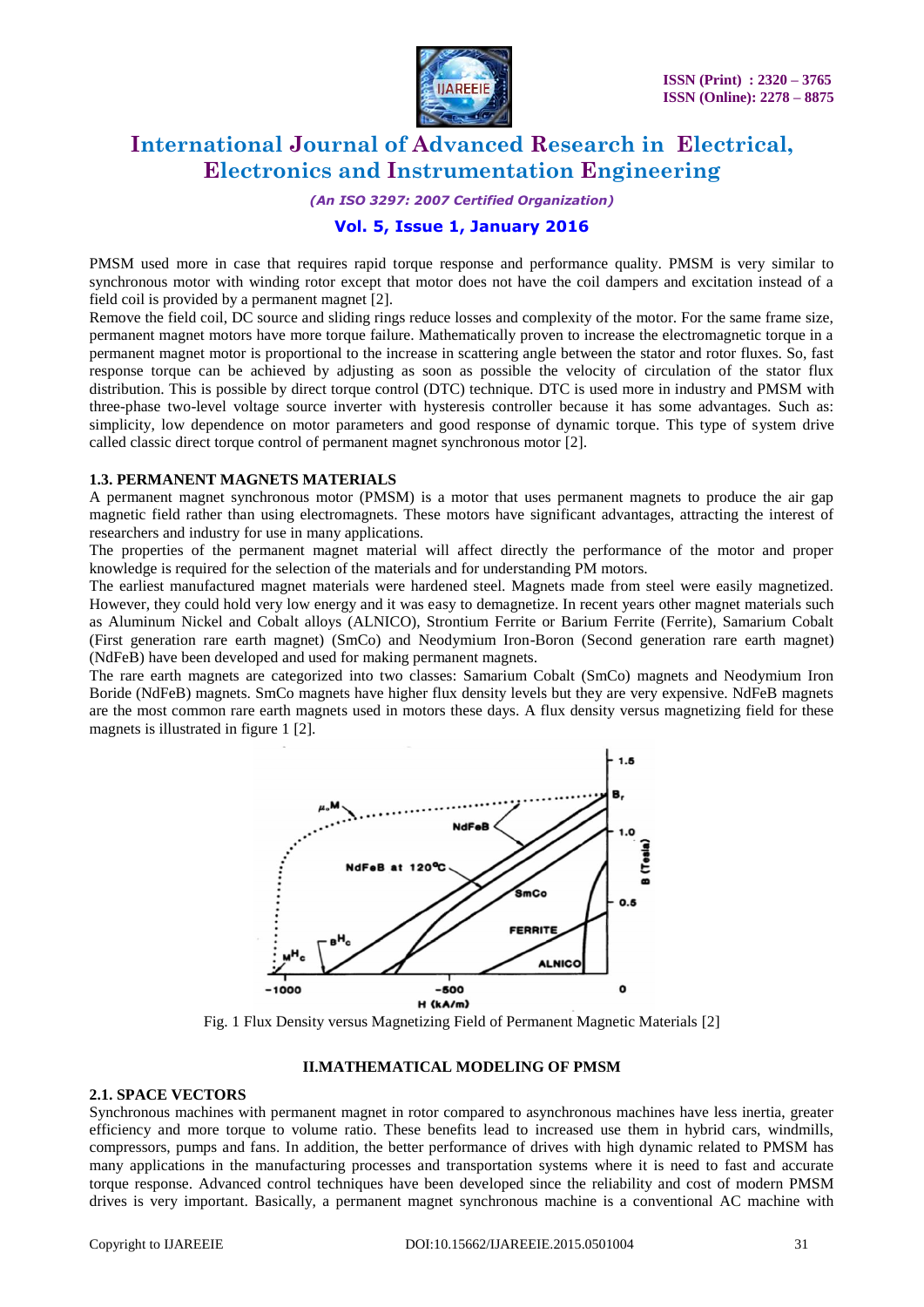

*(An ISO 3297: 2007 Certified Organization)*

# **Vol. 5, Issue 1, January 2016**

windings distributed in stator slots, so the flux created by the stator current is nearly sinusoidal and use permanent magnets instead of electromagnets to generate a magnetic field of air gap. These motors have significant advantages and have attracted attention researchers and industry to own for use in all types of applications. However, the high initial cost, operating temperature constraints, and the risk of losing permanent magnets can be restrictive in some applications. Permanent magnet installed inside or outside of rotor in PMSM. Unlike DC motors with brushless, PMSM require a drive to provide the commutation current. This event is made through pulse width modulation DC and using a DC to AC inverter in the motor windings [3].

A rotating magnetic field is created by energizing some special windings of the stator based rotor position. Currents of stator windings switch in a predetermined sequence, and therefore permanent magnets can be created a constant magnetic field on the rotor that magnetic field of circular stator follow at constant velocity. This velocity depends on the applied frequency and number of poles of the motor. Since the switching frequency is extracted from the rotor, motor is not capable of losing its synchronization. The current switches always before reaching to permanent magnets; so the motor speed is directly proportional to the rate of flow switching.

In a permanent magnet synchronous motor (PMSM) where the inductances vary as a function of the rotor angle, the two-phase (d-q) equivalent circuit model is a perfect solution to analyze the multiphase machines because of its simplicity and intuition. Conventionally, a two-phase equivalent circuit model instead of complex three-phase model has been used to analyze reluctance synchronous machines [3]. This theory is now applied in the analysis of other types of motors including PM synchronous motors, induction motors etc.

Comparing a primitive version of a PMSM with wound-rotor synchronous motor, the stator of a PMSM has windings similar to those of the conventional wound-rotor synchronous motor which is generally three-phase, Y-connected, and sinusoidally distributed. However, on the rotor side instead of the electrical-circuit seen in the wound-rotor synchronous motor, constant rotor flux  $(\lambda_r)$  provided by the permanent magnet in/on the rotor should be considered in the d-q model of a PMSM.

The space vector form of the stator voltage equation in the stationary reference frame is given as:

 $V_s = r_s i_s + d\lambda_s /dt$ 

(1)

Where,  $r_s$ ,  $V_s$ ,  $i_s$  and  $\lambda_s \Box$  are the resistance of the stator winding, complex space vectors of the three phase stator voltages, currents, and flux linkages, all expressed in the stationary reference frame fixed to the stator, respectively. They are defined as:

$$
V_s = \frac{2}{3} \Big[ V_{sa}(t) + aV_{sb}(t) + a^2V_{sc}(t) \Big]
$$
  
\n
$$
i_s = \frac{2}{3} \Big[ i_{sa}(t) + ai_{sb}(t) + a^2i_{sc}(t) \Big]
$$
  
\n
$$
\lambda_s = \frac{2}{3} \Big[ \lambda_{sa}(t) + a\lambda_{sb}(t) + a^2\lambda_{sc}(t) \Big]
$$
\n(2)

The resultant voltage, current, and flux linkage space vectors shown in fig. 2 for the stator are calculated by multiplying instantaneous phase values by the stator winding orientations in which the stator reference axis for the a-phase is chosen to the direction of maximum MMF. Reference axes for the b- and c- stator frames are chosen 120 and 240 (electrical degree) ahead of the a-axis, respectively. Fig. 2 illustrates a conceptual cross-sectional view of a three-phase, two-pole surface PM synchronous motor along with the two-phase d-q rotating reference frame [4].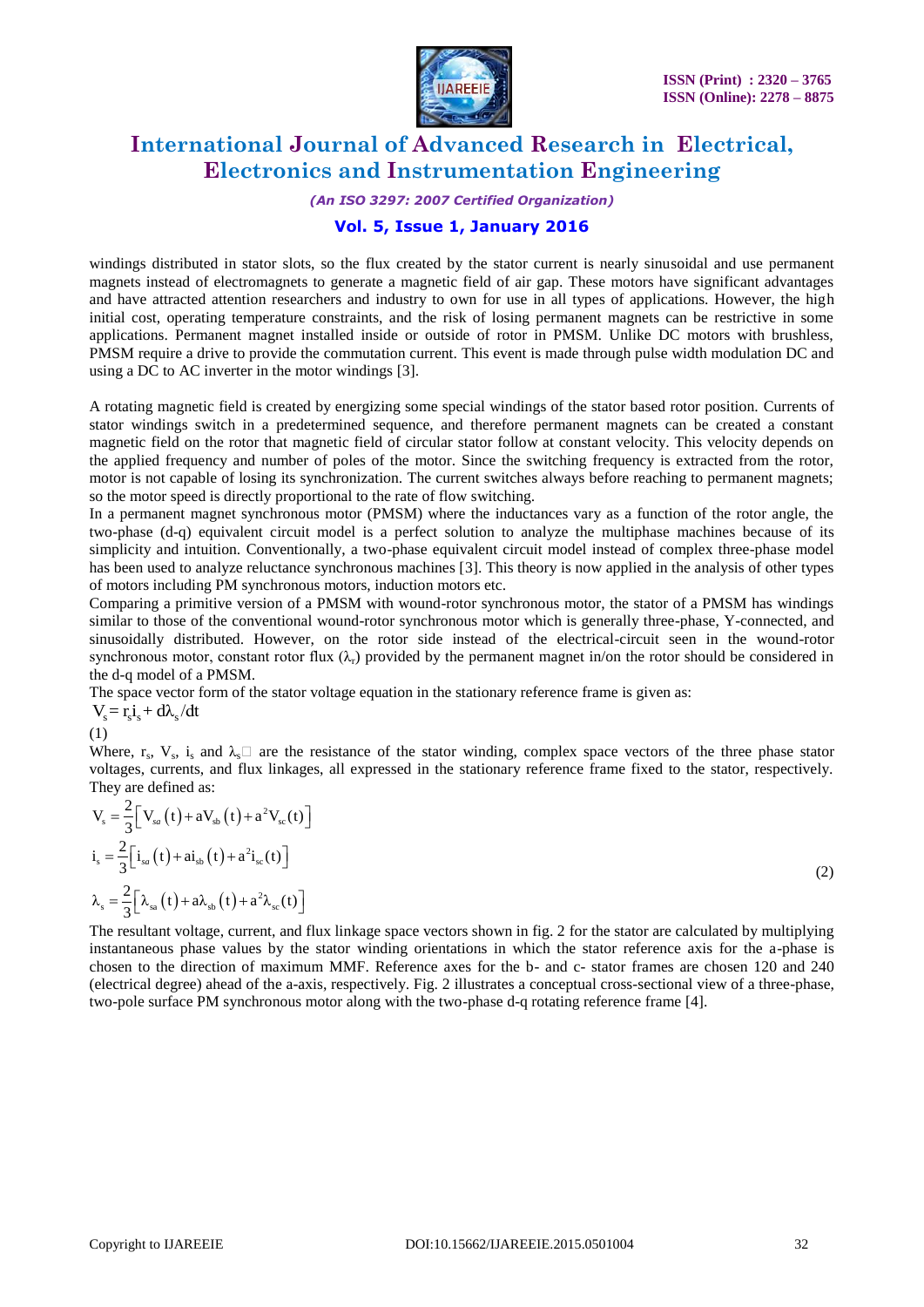

*(An ISO 3297: 2007 Certified Organization)*

# **Vol. 5, Issue 1, January 2016**



Fig. 2 Two-pole three phase surface mounted PMSM [4]

Voltage equations are given by:

| $V_d = R_s i_d - \omega_r \lambda_q + \frac{d\lambda_d}{dt}$                                                                                                                                                              | (3) |
|---------------------------------------------------------------------------------------------------------------------------------------------------------------------------------------------------------------------------|-----|
| $V_q = R_s \dot{I}_q - \omega_r \lambda_d + \frac{d\lambda_q}{dt}$                                                                                                                                                        |     |
| Flux Linkages are given by                                                                                                                                                                                                |     |
| $\lambda_d = L_d i_d + \lambda_f$                                                                                                                                                                                         | (4) |
| $\lambda_a = \mathbf{L}_a \mathbf{i}_a$                                                                                                                                                                                   |     |
| Substituting equations $(3)$ and $(4)$ into $(1)$ and $(2)$                                                                                                                                                               |     |
| $V_d = R_s \dot{i}_d - \omega_r L_q \dot{i}_q + \frac{d}{dt} (L_d \dot{i}_d + \lambda_f)$                                                                                                                                 | (5) |
| $V_q = R_s i_q - \omega_r (L_d i_d + \lambda_f) + \frac{d\lambda}{dt} (L_q i_q)$                                                                                                                                          |     |
| Arranging equations $(5)$ and $(6)$ in matrix form                                                                                                                                                                        |     |
| $\begin{pmatrix} V_d \\ V_s \end{pmatrix} = \begin{pmatrix} R_s + sL_d & -\omega_r L_q \\ \omega_r L_s & R_s + sL_s \end{pmatrix} \begin{pmatrix} i_d \\ i_s \end{pmatrix} + \begin{pmatrix} 0 \\ \omega_r \end{pmatrix}$ | (6) |
| The developed torque motor is being given by                                                                                                                                                                              |     |
| $T_e = \frac{3}{2} \left( \frac{P}{2} \right) \left( \lambda_d i_q - \lambda_q i_d \right)$                                                                                                                               | (7) |
| The mechanical Torque equation is                                                                                                                                                                                         |     |
| $T_e = T_L + B\omega_m + J \frac{d\omega_m}{dt}$                                                                                                                                                                          | (8) |
| Solving for the rotor mechanical speed form equation (9)                                                                                                                                                                  |     |

 $\omega_{\rm m} = \int \left( \frac{T_{\rm e} - T_{\rm L} - B \omega_{\rm m}}{J} \right) dt$  $(T_e - T_L - B\omega_m)_{dt}$  $=\iint \left( \frac{I_e - I_L - B\omega_m}{J} \right) dt$  (9) And

$$
\omega_{\rm m} = \omega_{\rm r} \left( \frac{2}{p} \right) \tag{10}
$$

In the above equations ωr is the rotor electrical speed whereas ωm is the rotor mechanical speed.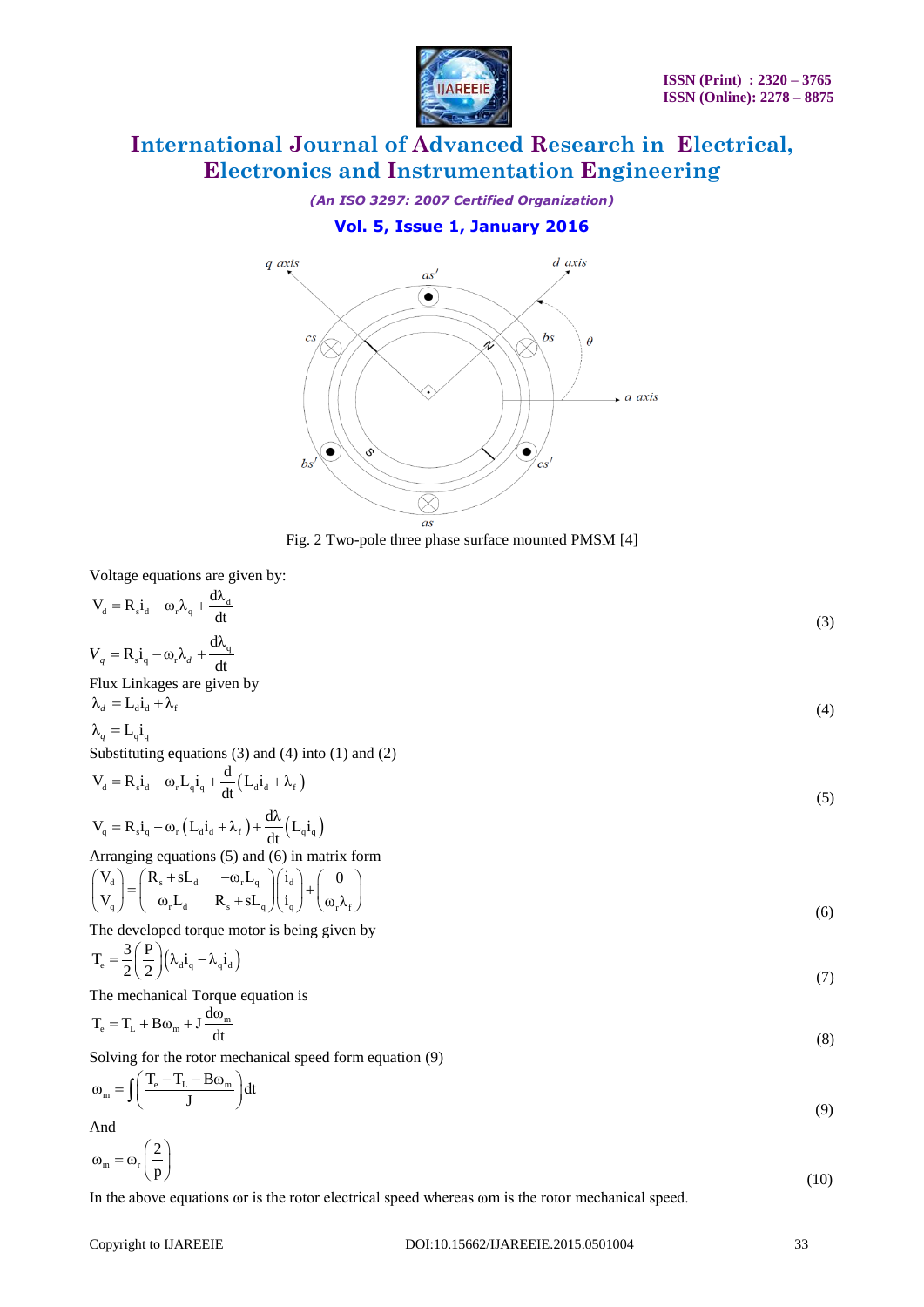

*(An ISO 3297: 2007 Certified Organization)*

### **Vol. 5, Issue 1, January 2016**

#### **2.2. CONVENTIONAL DIRECT TORQUE CONTROL (DTC) OPERATION OF PMSM DRIVE**

Today there are basically two types of instantaneous electromagnetic torque-controlled AC drives used for highperformance applications: vector and direct torque control (DTC) drives. The most popular method, vector control was introduced more than 25 years ago in Germany by Hasse [5], Blaske [6], and Leonhard. The vector control method, also called Field Oriented Control (FOC) transforms the motor equations into a coordinate system that rotates in synchronism with the rotor flux vector.

Under a constant rotor flux amplitude there is a linear relationship between the control variables and the torque. Transforming the AC motor equations into field coordinates makes the FOC method resemble the decoupled torque production in a separately excited DC motor.

The basic concept behind the DTC of AC drive, as its name implies, is to control the electromagnetic torque and flux linkage directly and independently by the use of six or eight voltage space vectors found in lookup tables. The possible eight voltage space vectors used in DTC are shown in Fig. 3 [4].



Fig. 3 Eight possible voltage space vectors obtained from VSI.

The typical DTC includes two hysteresis controllers, one for torque error correction and one for flux linkage error correction. The hysteresis flux controller makes the stator flux rotate in a circular fashion along the reference trajectory as shown in Fig. 4. The hysteresis torque controller tries to keep the motor torque within a pre-defined hysteresis band.



Fig. 4 Incremental stator flux linkage space vector representation in the DQ-plane.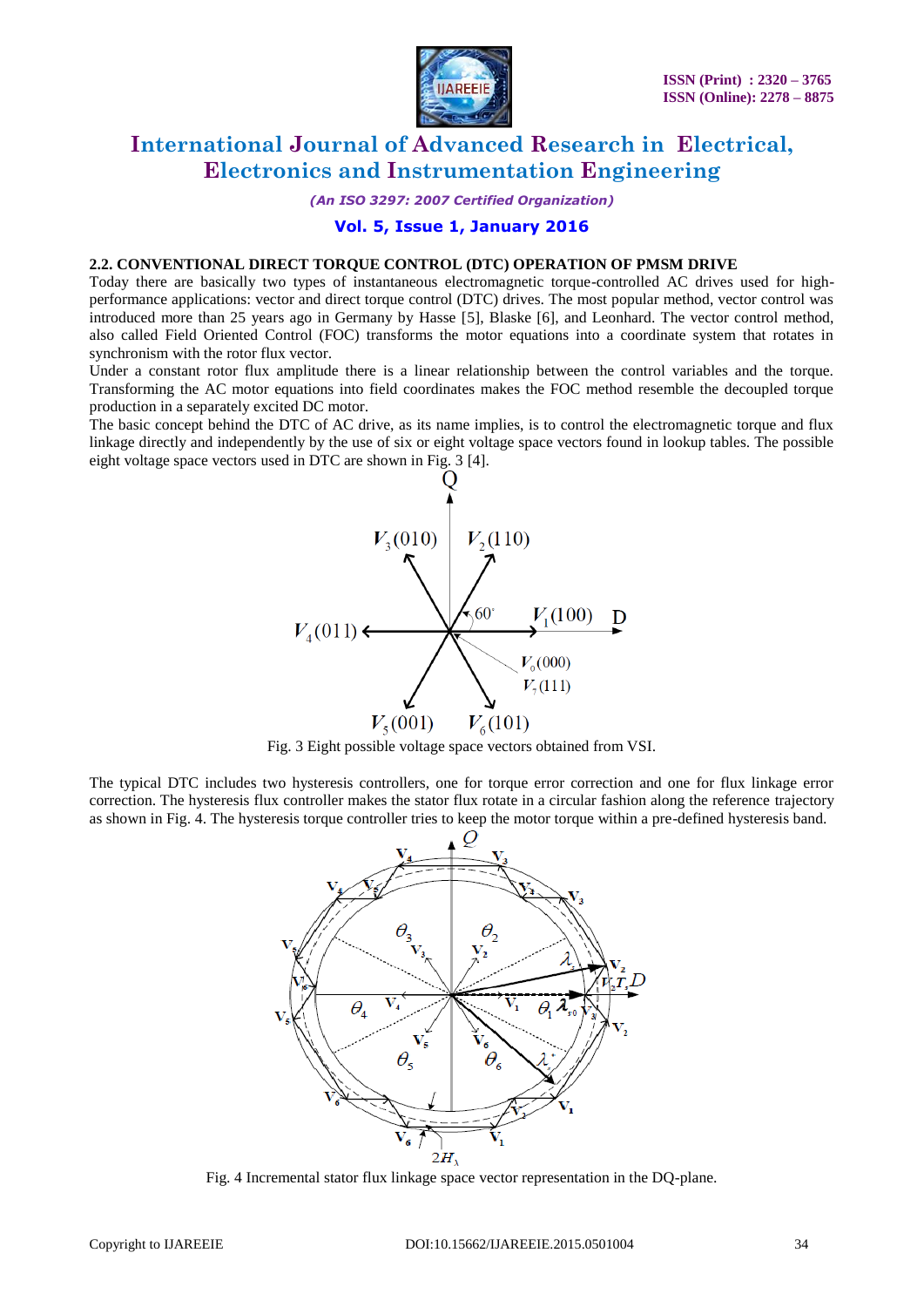

*(An ISO 3297: 2007 Certified Organization)*

# **Vol. 5, Issue 1, January 2016**

For a short interval of time, namely the sampling time,  $T_s = \Delta t$  the stator flux linkage,  $\lambda_s$ , position and amplitude can be changed incrementally by applying the stator voltage vector,  $V_s$ . As discussed above, the position change of the stator flux linkage vector,  $\lambda_s$ , will affect the torque. The stator flux linkage of a PMSM that is depicted in the stationary reference frame is written as:

$$
\lambda_{\rm s} = \int \left( V_{\rm s} - R_{\rm s} i_{\rm s} \right) dt \tag{11}
$$

During the sampling interval time or switching interval, one out of the six voltage vectors is applied, and each voltage vector applied during the pre-defined sampling interval is constant, equation (11) can be rewritten as:

$$
\lambda_{s} = V_{s}t - R_{s} \int i_{s}dt + \lambda_{s|t=0} \tag{12}
$$

Where  $\lambda_{s|t=0}$  is the initial stator flux linkage at the instant of switching,  $V_s$  is the measured stator voltage, i<sub>s</sub>, is the measured stator current, and  $R_s$  is the estimated stator resistance. When the stator term in stator flux estimation is removed implying that the end of the stator flux vector,  $\lambda_s$ , will move in the direction of the applied voltage vector, as shown in Fig. 5, we obtain:

$$
\Delta\lambda_{\rm s} = V_{\rm s} \Delta t \tag{13}
$$

The goal of controlling the flux in DTC is to keep its amplitude within a pre-defined hysteresis band. By applying a required voltage vector stator flux linkage amplitude can be controlled. To select the voltage vectors for controlling the amplitude of the stator flux linkage the voltage plane is divided into six regions, as shown in Fig. 3.

In each region two adjacent voltage vectors, which give the minimum switching frequency, are selected to increase or decrease the amplitude of stator flux linkage, respectively. For example, when the voltage vector  $V_2$  is applied in Sector 1, then the amplitude of the stator flux increases when the flux vector rotates counter-clockwise. If  $V_3$  is selected then stator flux linkage amplitude decreases. The stator flux incremental vectors corresponding to each of the six inverter voltage vectors are shown in Fig. 5.



Fig. 5 Representation of direct and indirect components of the stator flux linkage vector [7].

Fig. 5 is a basic graph that shows how flux and torque can be changed as a function of the applied voltage vector. According to the figure, the direct component of applied voltage vector changes the amplitude of the stator flux linkage and the indirect component changes the flux rotation speed which changes the torque. If the torque needs to be changed abruptly then the flux does as well, so the closest voltage vector to the indirect component vector is applied. If torque change is not required, but flux amplitude is increased or decreased then the voltage vector closest to the direct component vector is chosen. Consequently, if both torque and flux are required to change then the appropriate resultant mid-way voltage vector between the indirect and direct components is applied [7]. It seems obvious from (3) that the stator flux linkage vector will stay at its original position when zero  $S_a(000)$  and  $S_b(111)$  voltage vectors and are applied. This is true for an induction motor since the stator flux linkage is uniquely determined by the stator voltage. On the other hand, in the DTC of a PMSM, the situation of applying the zero voltage vectors is not the same as in induction motors. This is because the stator flux linkage vector will change even when the zero voltage vectors are selected since the magnets rotate with the rotor. As a result, the zero voltage vectors are not used for controlling the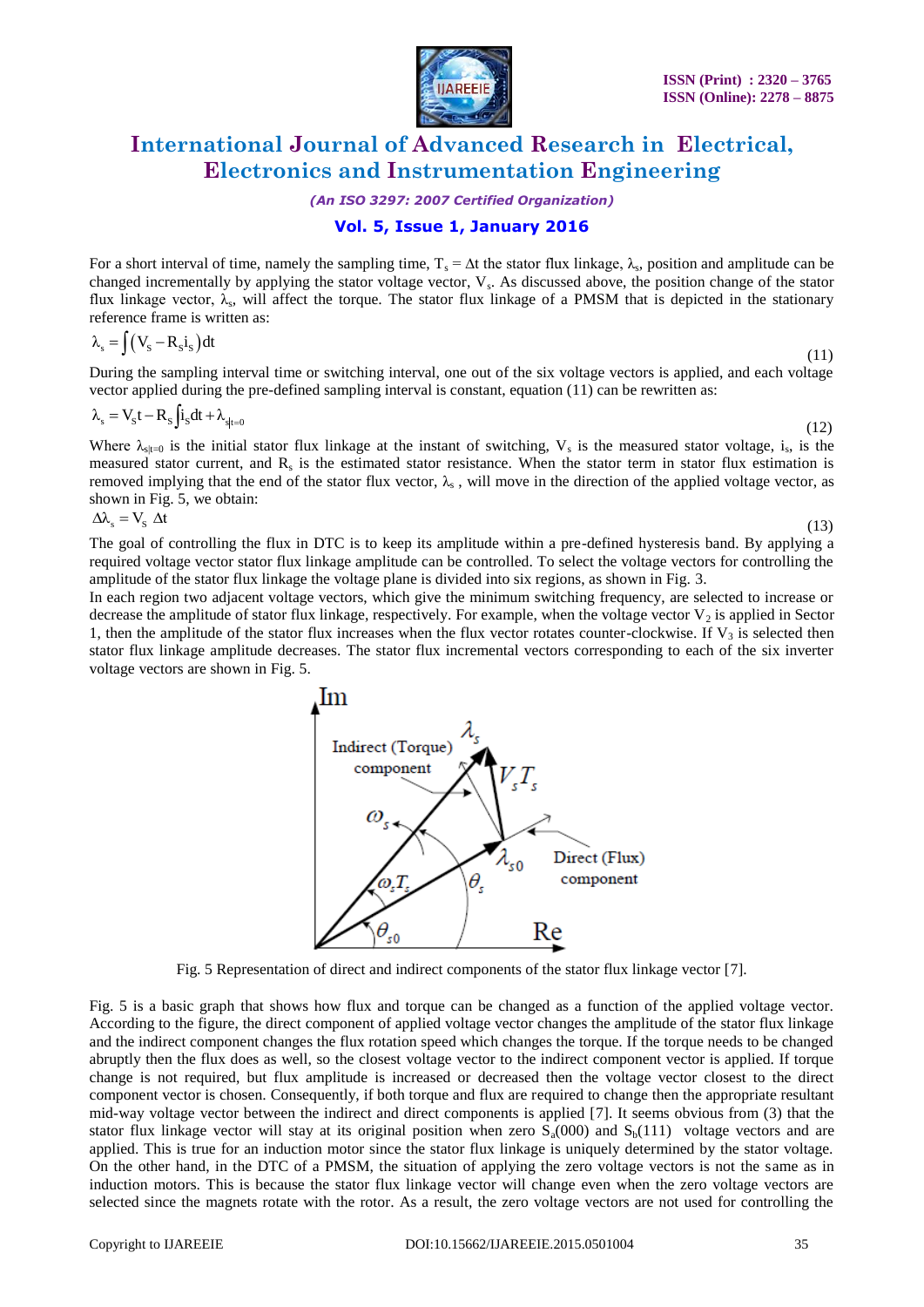

*(An ISO 3297: 2007 Certified Organization)*

# **Vol. 5, Issue 1, January 2016**

stator flux linkage vector in a PMSM. In other words, the stator flux linkage should always be in motion with respect to the rotor flux linkage vector [8].

It considers a network with N mobile unlicensed nodes that move in an environment according to some stochastic mobility models. It also assumes that entire spectrum is divided into number of M non-overlapping orthogonal channels having different bandwidth. The access to each licensed channel is regulated by fixed duration time slots. Slot timing is assumed to be broadcast by the primary system. Before transmitting its message, each transmitter node, which is a node with the message, first selects a path node and a frequency channel to copy the message. After the path and channel selection, the transmitter node negotiates and handshakes with its path node and declares the selected channel frequency to the path. The communication needed for this coordination is assumed to be accomplished by a fixed length frequency hopping sequence (FHS) that is composed of K distinct licensed channels. In each time slot, each node consecutively hops on FHS within a given order to transmit and receive a coordination packet. The aim of coordination packet that is generated by a node with message is to inform its path about the frequency channel decided for the message copying.

Furthermore, the coordination packet is assumed to be small enough to be transmitted within slot duration. Instead of a common control channel, FHS provides a diversity to be able to find a vacant channel that can be used to transmit and receive the coordination packet. If a hop of FHS, i.e., a channel, is used by the primary system, the other hops of FHS can be tried to be used to coordinate. This can allow the nodes to use K channels to coordinate with each other rather than a single control channel. Whenever any two nodes are within their communication radius, they are assumed to meet with each other and they are called as contacted. In order to announce its existence, each node periodically broadcasts a beacon message to its contacts using FHS. Whenever a hop of FHS, i.e., a channel, is vacant, each node is assumed to receive the beacon messages from their contacts that are transiently in its communication radius.

### **III.SIMULATION RESULTS**

#### **3.1. DIRECT TORQUE CONTROL TECHNIQUE WITH TWO-LEVEL INVERTER**

Control technique simulated in the MATLAB environment and shown in figure 6. Simulink model is as follows



Fig. 6 Direct torque control with two-level inverter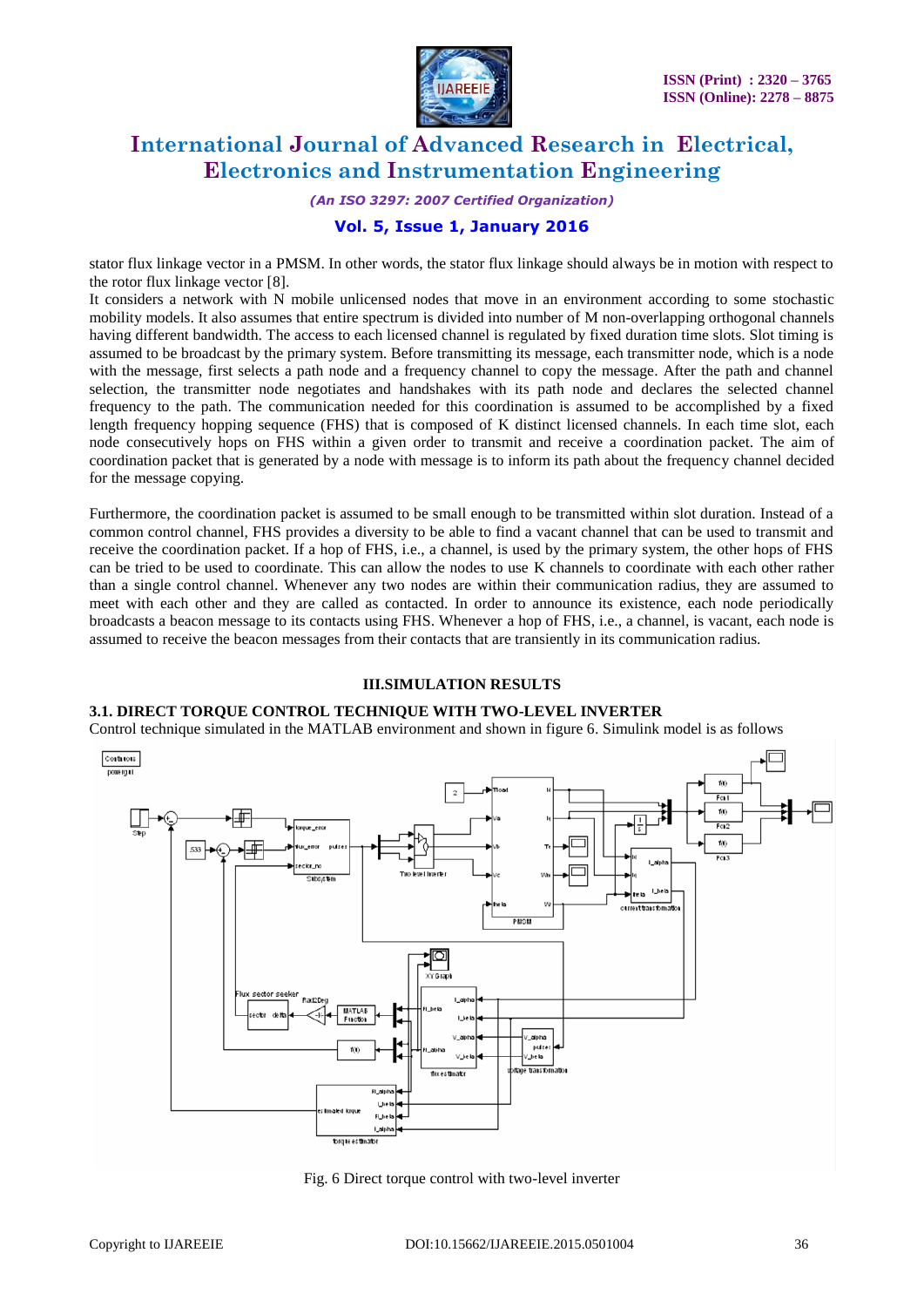

*(An ISO 3297: 2007 Certified Organization)*

## **Vol. 5, Issue 1, January 2016**

### **3.2. DIRECT TORQUE CONTROL TECHNIQUE WITH THREE-LEVEL INVERTER**

Direct Torque Control Technique with three-level inverter is implemented in MATLAB\Simulink software and the results are showed. Drive parameters have been used for DTC with two-level inverter and comparison purposes in three-level inverter.



Fig. 7 Direct torque control with three-level inverter

### **3.3. COMPARISON OF DTC PMSM WITH TWO-LEVEL & THREE-LEVEL INVERTERS**

In DTC, by selecting the appropriate switching status, torque and flux of stator adjust to their reference values. By increasing the number of inverter levels from two-level to three-level, so the following factors are changing:

- a) reduce ripple of flux and torque
- b) reduce the harmonic content of voltage and current



Fig. 8 Comparison of electromagnetic torque with a) two-level  $\&$  b) three-level inverters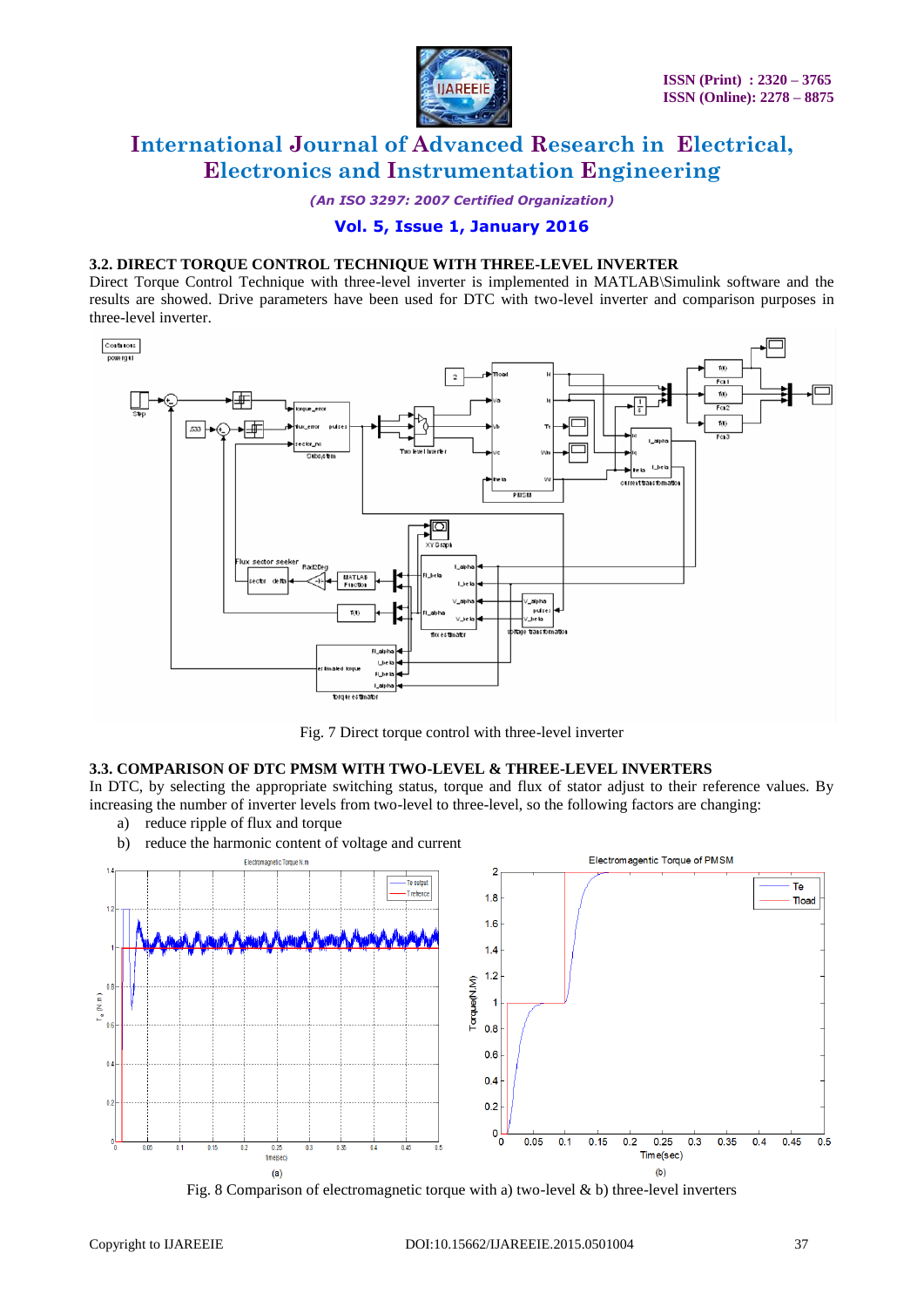

*(An ISO 3297: 2007 Certified Organization)*

# **Vol. 5, Issue 1, January 2016**



Fig. 9 Comparison of flux movement with a) two-level  $\&$  b) three-level inverters



Fig. 10 Comparison of stator currents with a) two-level  $\&$  b) three-level inverters

### **IV.CONCLUSION**

Motor criteria such as durability, high performance, and high power factor, easy and inexpensive control, requires little maintenance led to a new type of motors with permanent magnets. Direct torque control (DTC) causes the effective control of torque and flux without can be changed motor and load parameters. As well as, Flux and torque can be controlled by inverter voltage vector directly in DTC. Two independent controllers of hysteresis used to be satisfied